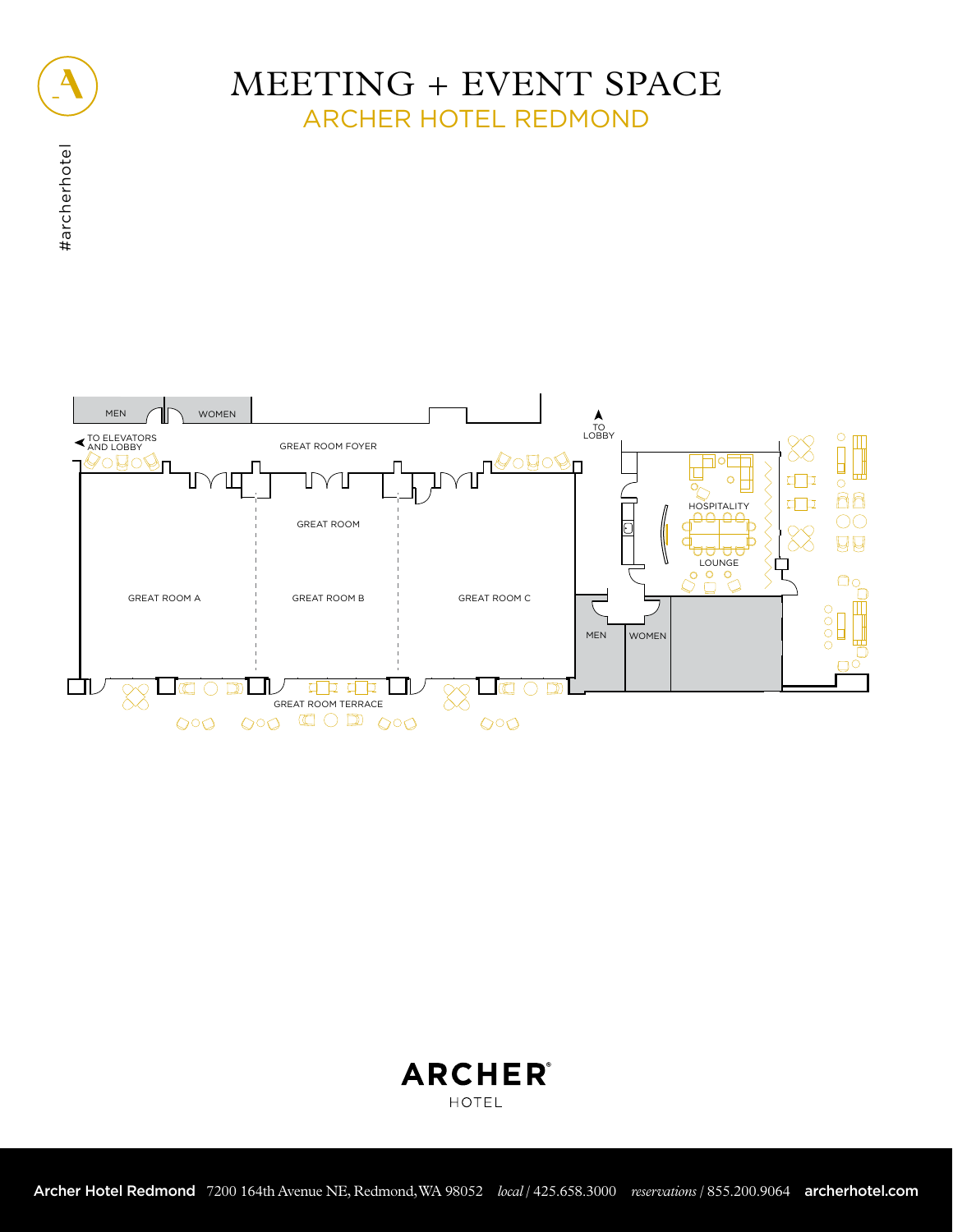# AKB EVENT SPACE ARCHER HOTEL REDMOND



**ARCHER®** HOTEL